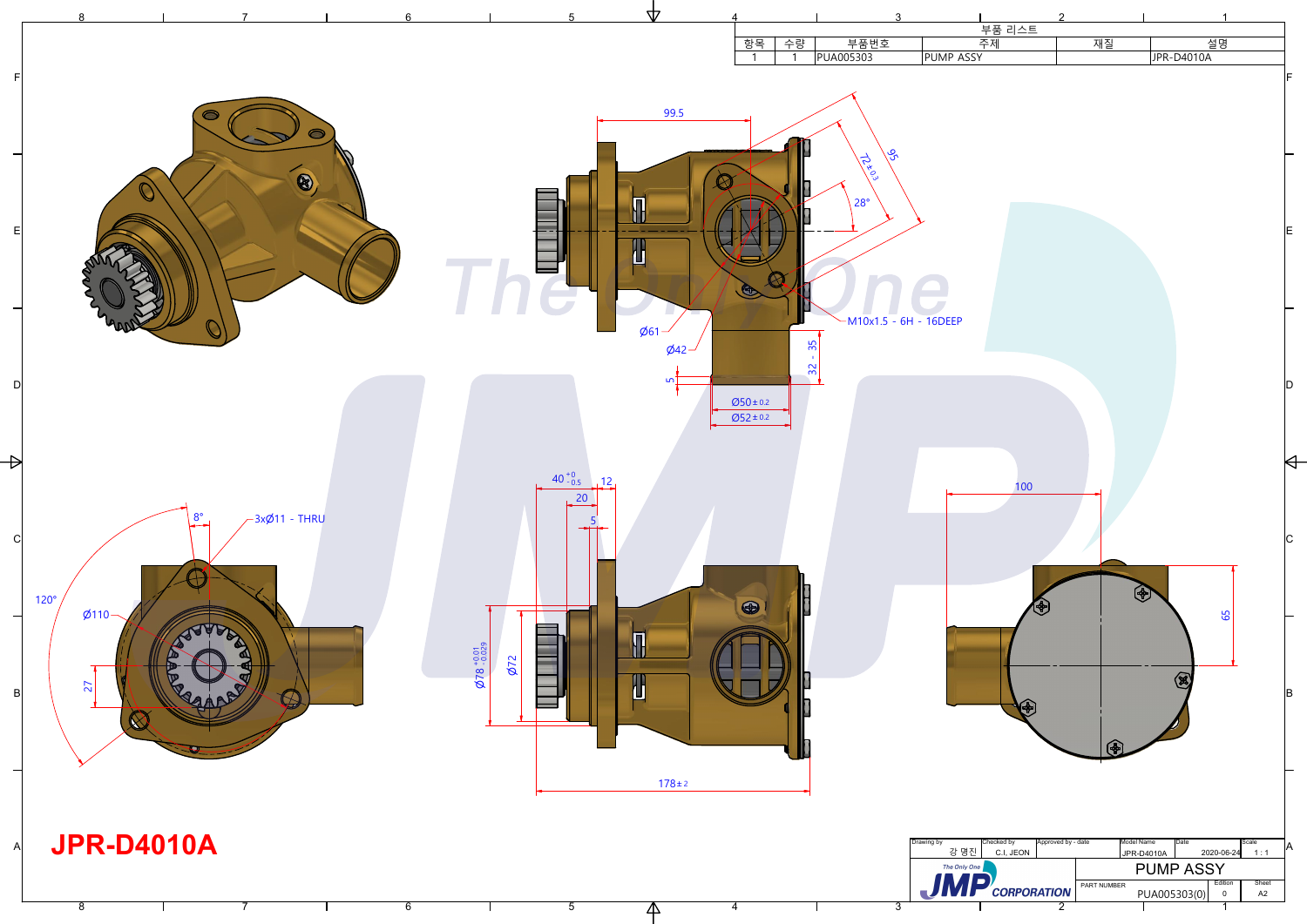| JA005303<br>ΡL |
|----------------|
| R-D4010A       |

## JPR-D4010A A: MAJOR KIT B: MINOR KIT C: CAM SET D: M-SEAL SET E: IMPELLER KIT

| No.            | QTY | PART NUMBER    | PART NAME              | A         | B              |      | D                           | E.                                |
|----------------|-----|----------------|------------------------|-----------|----------------|------|-----------------------------|-----------------------------------|
|                |     |                |                        | (JSK0151) | (JSM0151)      |      | (CAMSET0005)   (MCSSET0003) | (JIKJMP037)                       |
|                | 2   | <b>BER0018</b> | <b>BEARING</b>         | X         |                |      |                             |                                   |
| $\overline{c}$ | 6   | <b>BOL0081</b> | <b>HEX SCREW</b>       | X         | X              | X(1) |                             |                                   |
| 3              |     | CAM0005        | CAM                    | X         | X              | X    |                             |                                   |
| 4              |     | COV0035        | <b>COVER</b>           | X         | X              |      |                             |                                   |
| 5              |     | GAK0009        | <b>FIBER GASKET</b>    | X         | X              | X    |                             |                                   |
| 6              |     | GEA0001        | <b>GEAR</b>            |           |                |      |                             |                                   |
| $\overline{7}$ |     | 8001-01        | <b>RUBBER IMPELLER</b> | X         | X              |      |                             | X                                 |
| 8              |     | <b>MCS0004</b> | <b>CARBON</b>          | X         | $\times$<br>m. |      | $\times$                    | <b>Contract Contract Contract</b> |
| 9              |     | <b>MCS0009</b> | <b>CEREAMICS</b>       | X         | X              |      | X                           |                                   |
| 10             |     | ORG0015        | O-RING                 | $\times$  | $\times$       |      |                             | X                                 |
| 11             |     | PBC008902      | PUMP CASING            |           |                |      |                             |                                   |
| 12             |     | RET0012        | <b>RETAINER</b>        | X         |                |      |                             |                                   |
| 13             |     | SHA0036        | <b>SHAFT</b>           | X         |                |      |                             |                                   |
| 14             |     | SLI0003        | <b>SLINGER</b>         | X         |                |      |                             |                                   |
| 15             |     | SNP0005        | SNAP-RING              | X         |                |      |                             |                                   |
| 16             |     | SNP0008        | SNAP-RING              | X         | X              |      |                             |                                   |
| 17             |     | SNP0012        | SNAP-RING              | X         |                |      |                             |                                   |
| 18             |     | <b>WER0026</b> | <b>WEAR PLATE</b>      | X         | X              |      |                             |                                   |